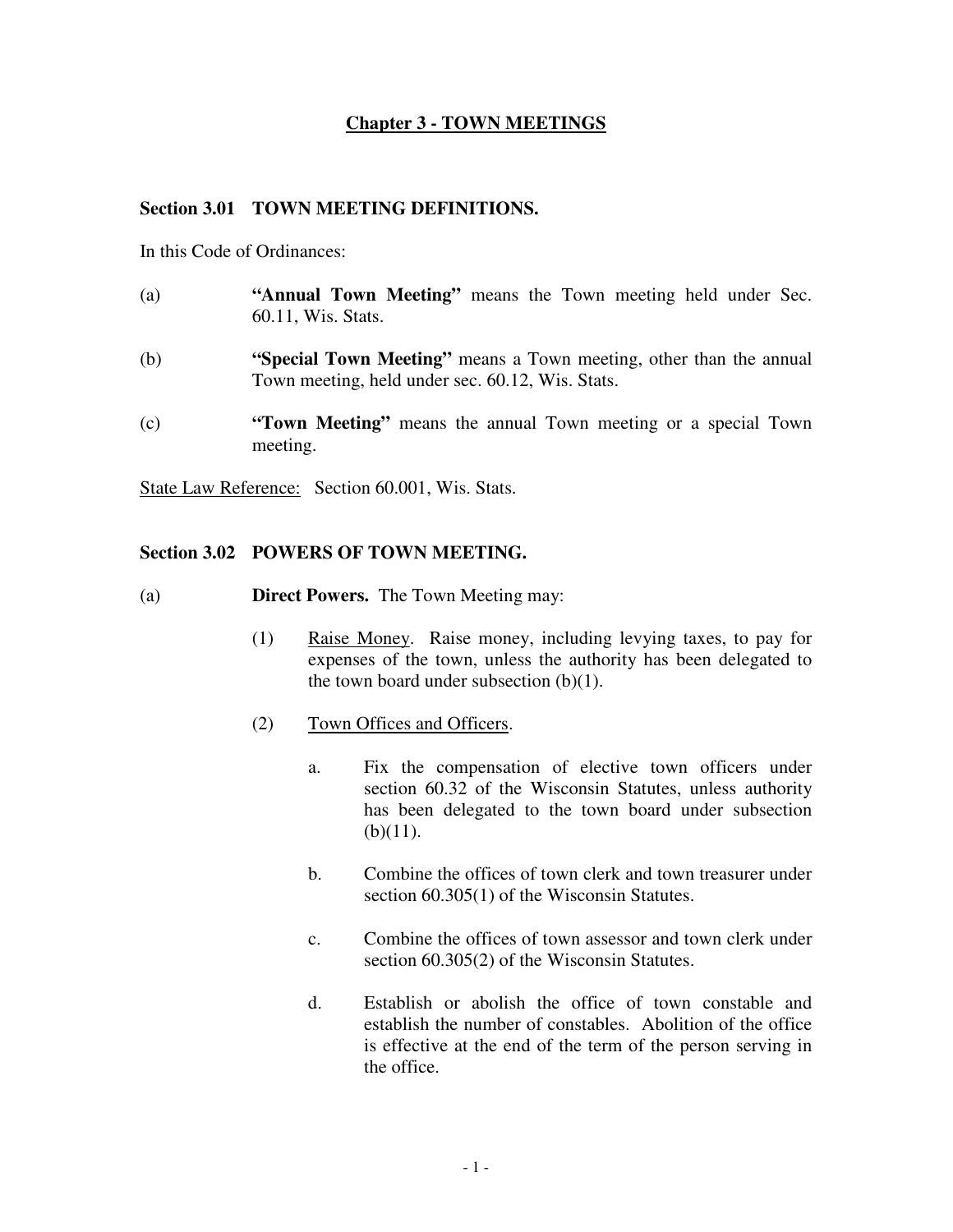- e. Designate the office of town clerk, town treasurer or the combined office of clerk and treasurer as part-time under section 60.305(1)(b) of the Wisconsin Statutes.
- f. Designate the town board of supervisors as full-time officers.
- g. If the town has a population of 2,500 or more, provide for the appointment by the town board of the town clerk, town treasurer, or both, or of the combined office of town clerk and town treasurer under section 60.305(1), at a level of compensation to be set by the board that may not be reduced during the term to which the person is appointed.

# (3) Election of Town Officers.

- a. Adopt a plan under section 5.60(6) of the Wisconsin Statutes to elect town board supervisors to numbered seats.
- b. Provide under section 8.05(3)(a) of the Wisconsin Statutes for the nomination of candidates for elective town offices at a nonpartisan primary election.
- (4) Cemeteries. Authorize the acquisition and conveyance of cemeteries under section 157.50(1) and (3) of the Wisconsin Statutes.
- (5) Administrator Agreements. Approve agreements to employ an administrator for more than 3 years under section 60.37(3)(d) of the Wisconsin Statutes.
- (6) Hourly Wage of Certain Employees. Establish the hourly wage to be paid under section 60.37(4) to a town employee who is also an elected town officer, unless the authority has been delegated to the town board under subsection (b)(12).
- (b) **Directives Or Grants Of Authority To Town Board.** Except as provided under subsection (b)(3), directives or grants of authority to the town board under this subsection (b) may be general and continuing or may be limited as to purpose, effect or duration. A resolution adopted under this subsection (b) shall specify whether the directive or grant is general and continuing or whether it is limited as to purpose, effect or duration. A resolution that is continuing remains in effect until rescinded at a subsequent town meeting by a number of electors equal to or greater than the number of electors who voted for the original resolution. This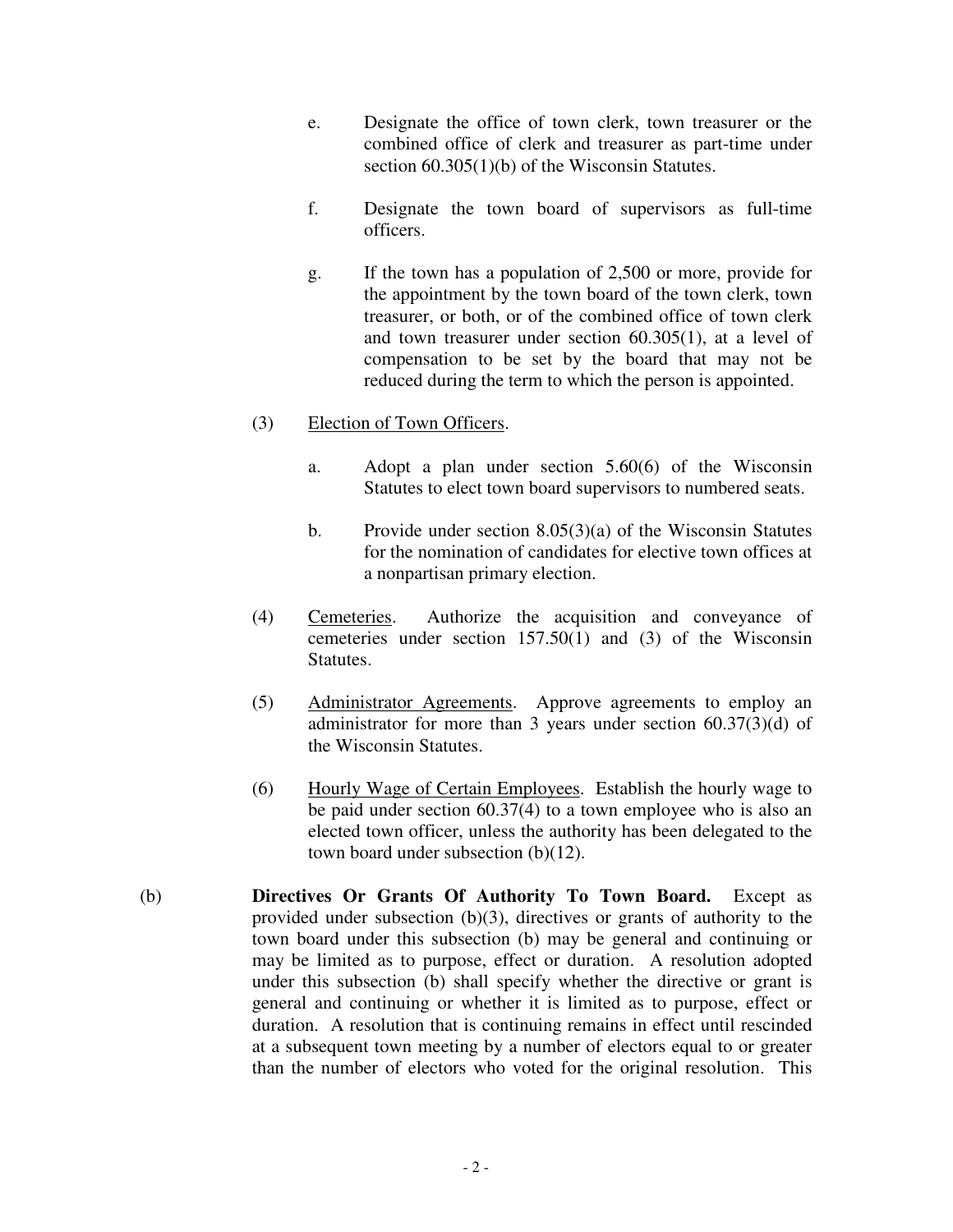subsection (b) does not limit any authority otherwise conferred on the town board by law. By resolution, the town meeting may:

- (1) Raise Money. Authorize the town board to raise money, including levying taxes, to pay for expenses of the town.
- (2) Membership of Town Board in Populous Towns. If the town has a population of 2,500 or more, direct the town board to increase the membership of the board under section 60.21(2) of the Wisconsin Statutes.
- (3) Exercise Village Powers. Authorize the town board to exercise powers of a village board under section 60.22(3) of the Wisconsin Statutes. A resolution adopted under this subsection (b)(3) is general and continuing.
- (4) General Obligation Bonds. Authorize the town board to issue general obligation bonds in the manner and for the purposes provided by law.
- (5) Purchase of Land. Authorize the town board to purchase any land within the town for present or anticipated town purposes.
- (6) Town Buildings. Authorize the town board to purchase, lease or construct buildings for the use of the town, to combine for this purpose the town's funds with those of a society or corporation doing business or located in the town and to accept contributions of money, labor or space for this purpose.
- (7) Disposal of Property. Authorize the town board to dispose of town real property, other than property donated to and required to be held by the town for a special purpose.
- (8) Exercise of Certain Zoning Authority. In a town located in a county which has enacted a zoning ordinance under section 59.69 of the Wisconsin Statutes, authorize, under section 60.62(2) of the Wisconsin Statutes, the town board to enact town zoning ordinances under section 61.35 of the Wisconsin Statutes.
- (9) Watershed Protection and Soil and Water Conservation. Authorize the town board to engage in watershed protection, soil conservation or water conservation activities beneficial to the town.
- (10) Appointed Assessors. Authorize the town board to select assessors by appointment under section 60.307(2) of the Wisconsin Statutes.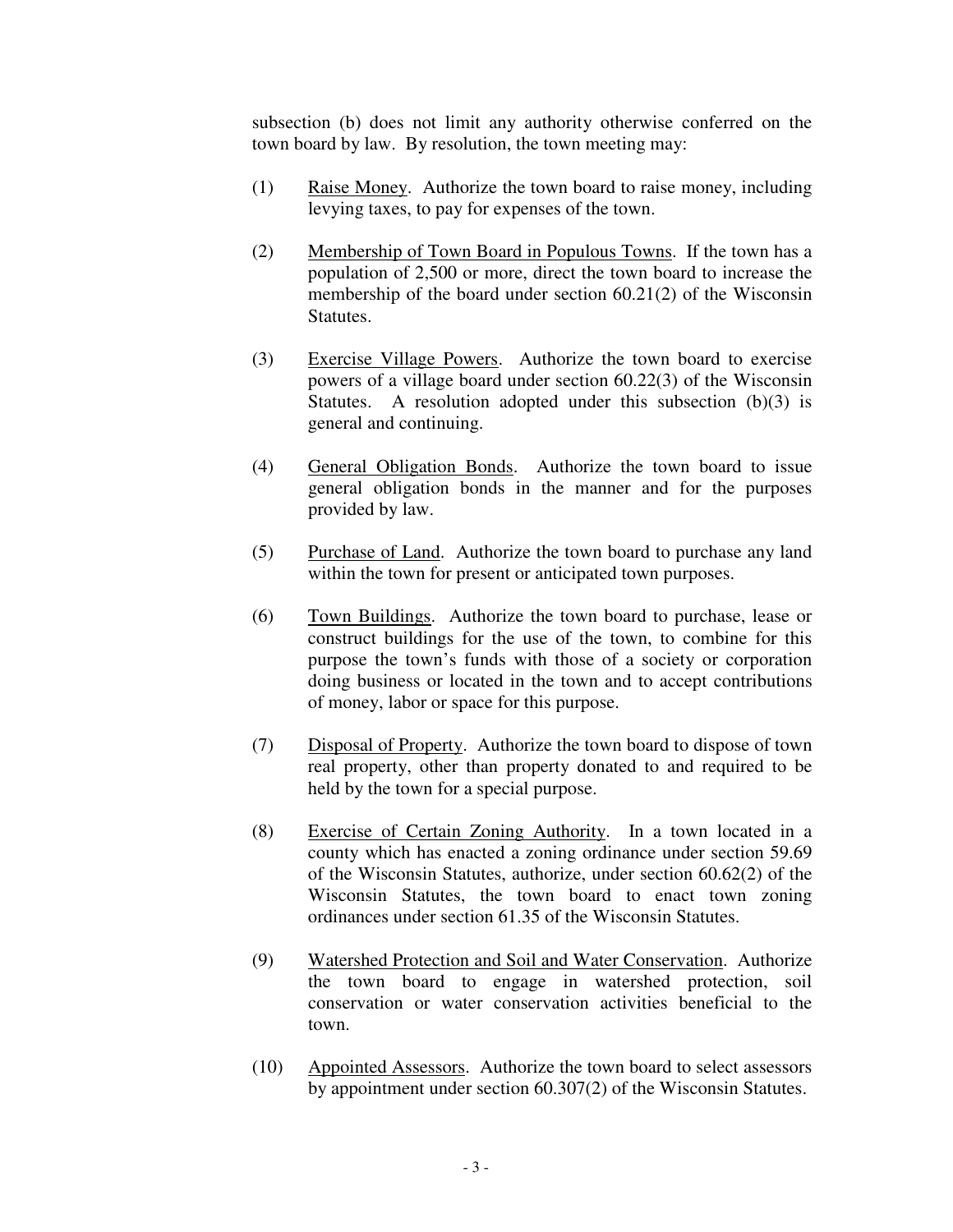- (11) Compensation of Elective Town Offices. Authorize the town board to fix compensation of elective town offices under section 60.32(1)(b) of the Wisconsin Statutes.
- (12) Hourly Wage of Certain Employees. Authorize the town board to establish the hourly wage to be paid under section 60.37(4) of the Wisconsin Statutes to a town employee who is also an elected town officer, other than a town board supervisor.
- (c) **Authorization To Town Board To Appropriate Money.** The town meeting may authorize the town board to appropriate money in the next annual budget for:
	- (1) Conservation of Natural Resources. The conservation of natural resources by the town or by a bona fide nonprofit organization under section 60.23(6) of the Wisconsin Statutes.
	- (2) Civic Functions. Civic and other functions under section 60.23(3) of the Wisconsin Statutes.
	- (3) Insects, Weeds and Animal Diseases. The control of insect pests, weeds, or plant or animal diseases within the town.
	- (4) Rural Numbering Systems. Posting signs and otherwise cooperating with the county in the establishment of a rural numbering system under sections 59.54(4) and (4m) of the Wisconsin Statutes.
	- (5) Cemetery Improvements. The improvement of the town cemeteries under section 157.50(5) of the Wisconsin Statutes.

State Law Reference: Section 60.10, Wis. Stats.

# **Section 3.03 ANNUAL TOWN MEETING.**

(a) **Requirement**. The Town of Turtle shall hold a town meeting as provided in this section.

# (b) **When Held.**

(1) Except as provided in subsection  $(b)(2)$ , the annual town meeting shall be held on the second  $(2<sup>nd</sup>)$  Tuesday of April.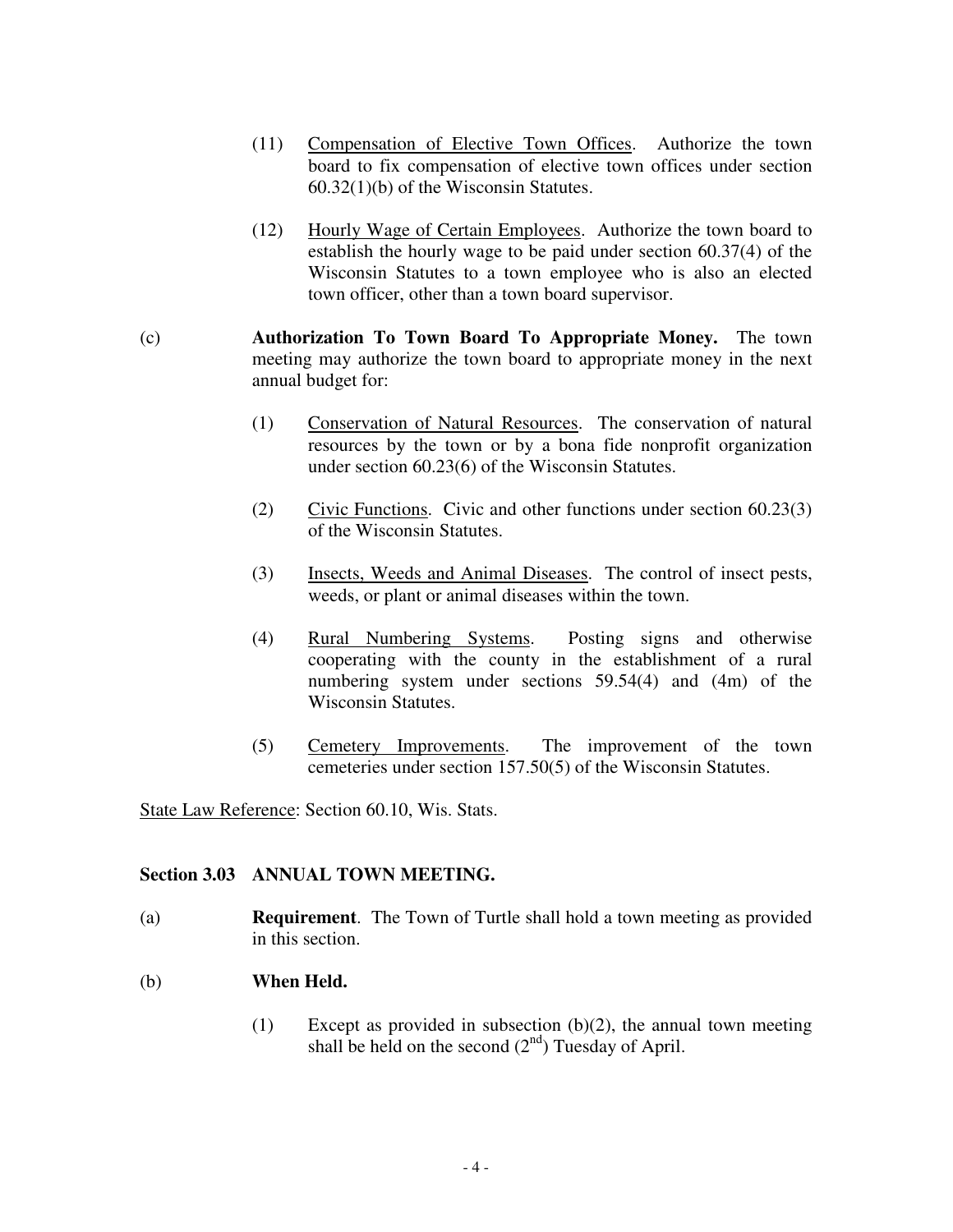(2) The annual town meeting may set a date different than provided in subsection  $(b)(1)$  for the next annual town meeting if the date is within ten  $(10)$  days after the second  $(2<sup>nd</sup>)$  Tuesday of April.

# (c) **Where Held.**

- (1) The annual town meeting may be held in the Town of Turtle or in any village or city within or adjoining the Town of Turtle.
- (2) The annual town meeting shall be held at the location of the last annual town meeting unless the location is changed by the town board. If the town board changes the location, it shall publish a Class 2 notice under Chapter 985 of the Wisconsin Statutes stating the location of the meeting, not more than twenty (20) nor less than fifteen (15) days before the date of the meeting.
- (d) **Adjournment.** The annual town meeting may be recessed to a time and date certain if the resumed meeting is held within thirty (30) days after the date of the meeting originally scheduled under subsection (b).

# (e) **Notice.**

- (1) No public notice of an annual town meeting is required if held as provided under subsection (b)(1).
- (2) If the annual town meeting is held under subsection  $(b)(2)$ , notice of the time and date of the meeting shall be given under section 60.12(3) of the Wisconsin Statutes.
- (f) **Jurisdiction.** An annual town meeting may transact any business over which a town meeting has jurisdiction.

# (g) **Poll List.**

- (1) An annual town meeting may require the clerk of the town meeting to keep a poll list with the name and address of every elector voting at the meeting.
- (2) If an elector of the town obtains a confidential listing under section 6.47(2) of the Wisconsin Statutes and presents an identification card issued under section 6.47(3) of the Wisconsin Statutes, the clerk shall record the identification serial number of the elector in lieu of the elector's address.

State Law Reference: Section 60.11, Wis. Stats.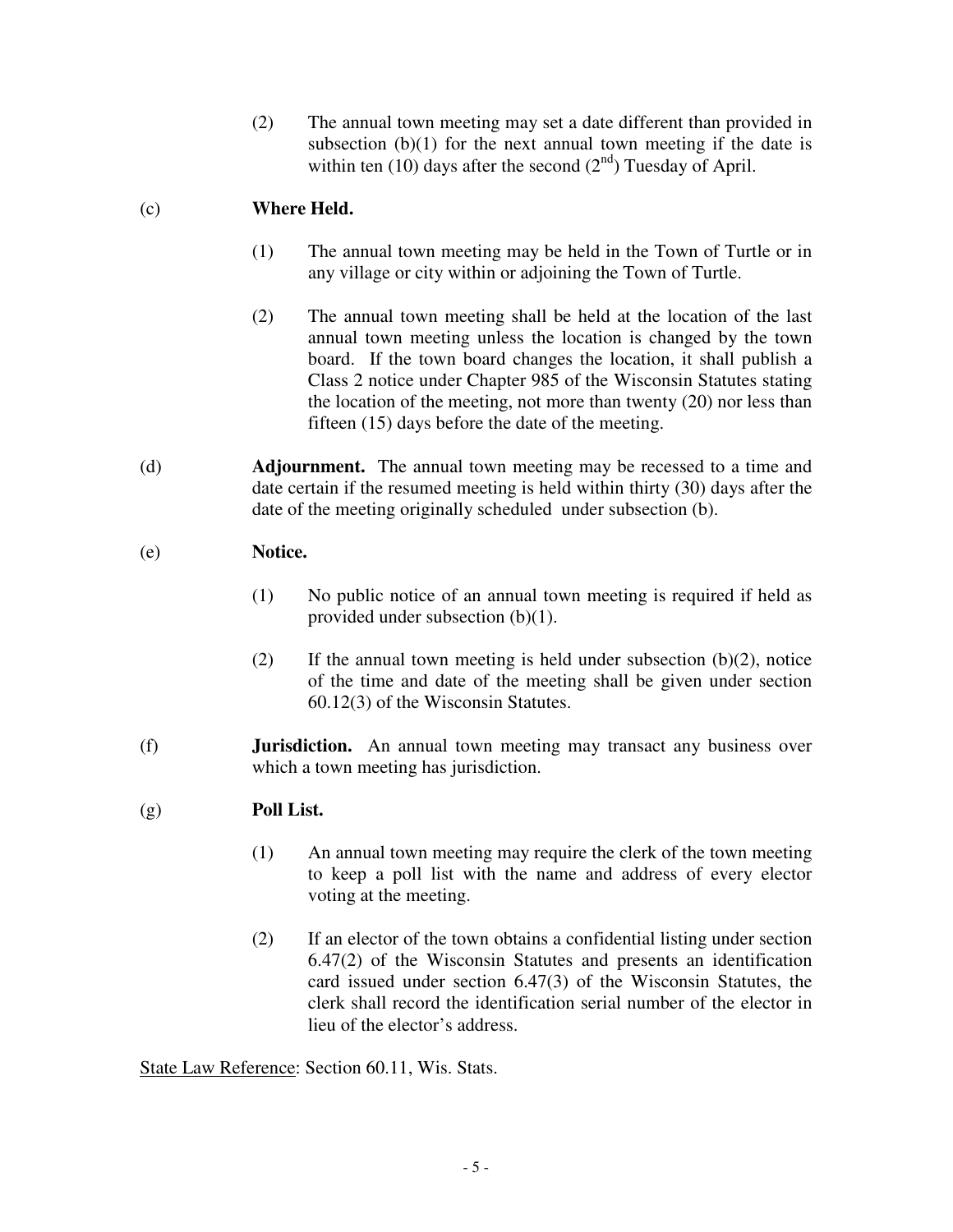### **Section 3.04 SPECIAL TOWN MEETINGS.**

- (a) **Who May Convene.** A special town meeting may be convened if:
	- (1) Called by a town meeting.
	- (2) A written request, signed by a number of electors equal to not less than ten percent (10%) of the votes cast in the Town of Turtle for governor at the last general election, is filed with the town clerk.
	- (3) Called by the town board.
- (b) **Time, Date and Purpose to be Stated.** If a special town meeting is requested or called under subsection (a), the time, date and purpose of the meeting shall be stated in the request or as part of the call.
- (c) **Notice.** The town clerk shall, not more than twenty (20) nor less then fifteen (15) days before the date of the special town meeting, publish a Class 2 notice of the meeting under Chapter 985 of the Wisconsin Statutes. The notice shall state the purpose, date, time and location of the meeting. If the notice is posted, the same time and content requirements apply.

## (d) **Location.**

- (1) A special town meeting may be held in the Town of Turtle or in any village or city within or adjoining the Town of Turtle.
- (2) A special town meeting shall be held where the preceding annual town meeting was held, unless the location is changed by the town board.
- (e) **Adjournment.** A special town meeting may be recessed to a time and date certain if the resumed meeting is held within thirty (30) days after the date of the originally scheduled meeting.
- (f) **Jurisdiction.** Any business which may be transacted at an annual town meeting may be transacted at a special town meeting.

State Law Reference: Section 60.12, Wis. Stats.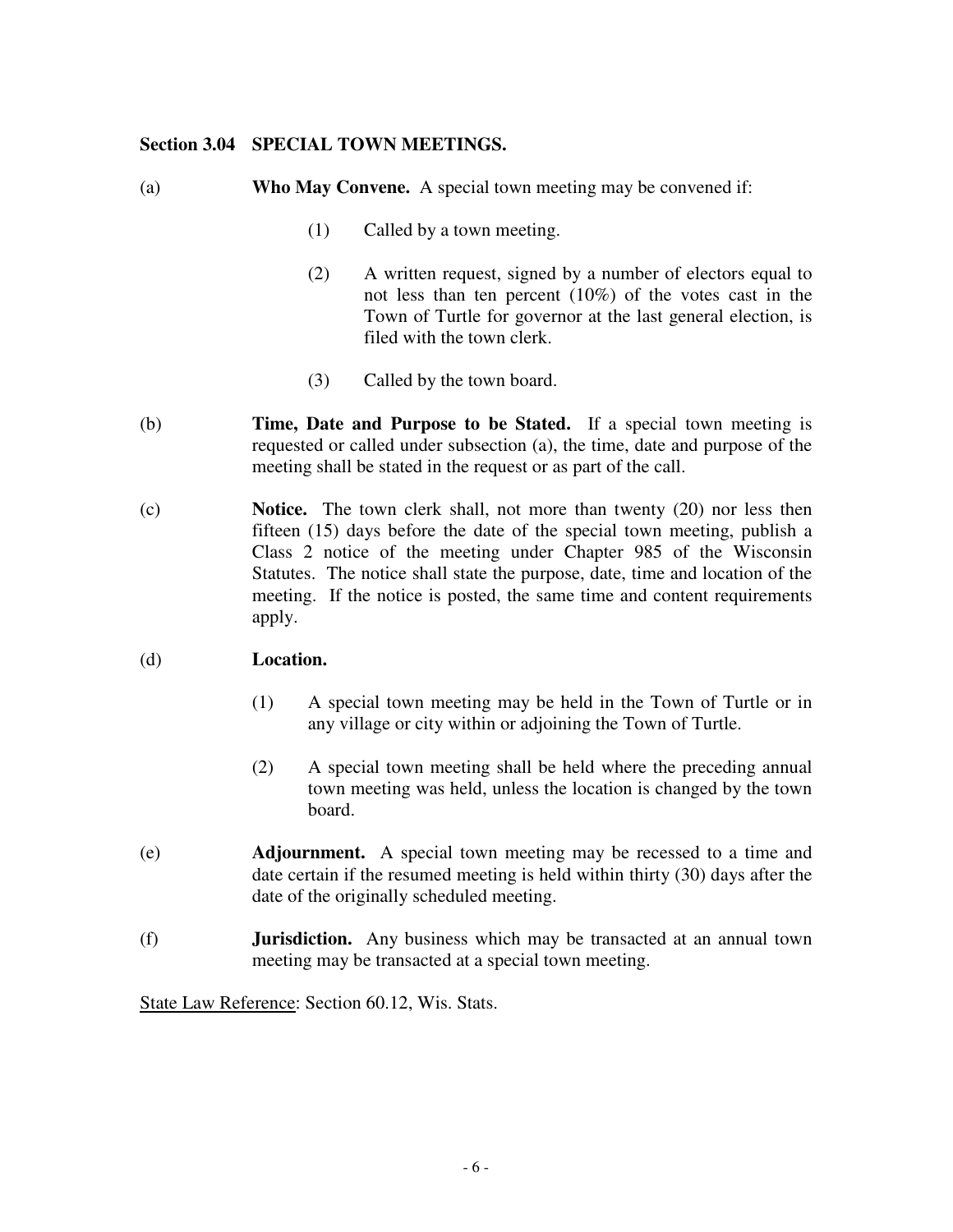## **Section 3.05 PRESIDING OFFICER AT TOWN MEETINGS.**

### (a) **Who Presides.**

- (1) If present, the Town Board Chairperson shall chair the Town meeting. If the Town Board Chairperson is absent, another Town Board Supervisor shall chair the Town meeting. If no Town Board Supervisor is present, the Town meeting shall elect the chairperson of the meeting.
- (2) If the annual Town meeting is held in a year when the office of Town Board Chairperson is filled by election, the person holding the office on the day prior to the date of the election to fill the office shall preside at the annual Town meeting and is entitled to receive any per diem which is ordinarily paid to the presiding officer. If such person is absent or refuses to serve as the presiding officer, the presiding officer shall be chosen under Subsection  $(a)(1)$  above.
- (b) **Duties.** The Town meeting chairperson shall conduct the meeting's proceedings in accordance with accepted parliamentary procedure.
- (c) **Enforcement Authority.** The Town meeting chairperson shall maintain order and decorum and may order any person to leave a Town meeting if the person has conducted himself or herself in a disorderly manner and persisted in such conduct after being directed by the chairperson to cease the conduct. If the person refuses the chairperson's order to withdraw, the Town meeting chairperson may order a constable or other law enforcement officer to take the person into custody until the meeting is adjourned.

State Law Reference: Section 60.13, Wis. Stats.

## **Section 3.06 PROCEDURE AT ALL TOWN MEETINGS.**

- (a) **Qualified Voters.** Any qualified elector of the Town, as defined under Chapter 6 of the Wisconsin Statutes may vote at a Town meeting.
- (b) **Definition.** A qualified elector, as defined under Chapter 6, Wis. Stats., means an individual who is a U.S. citizen, eighteen (18) years of age or older, and who has been a resident of the Town for at least ten (10) days on the date a Town meeting is held.